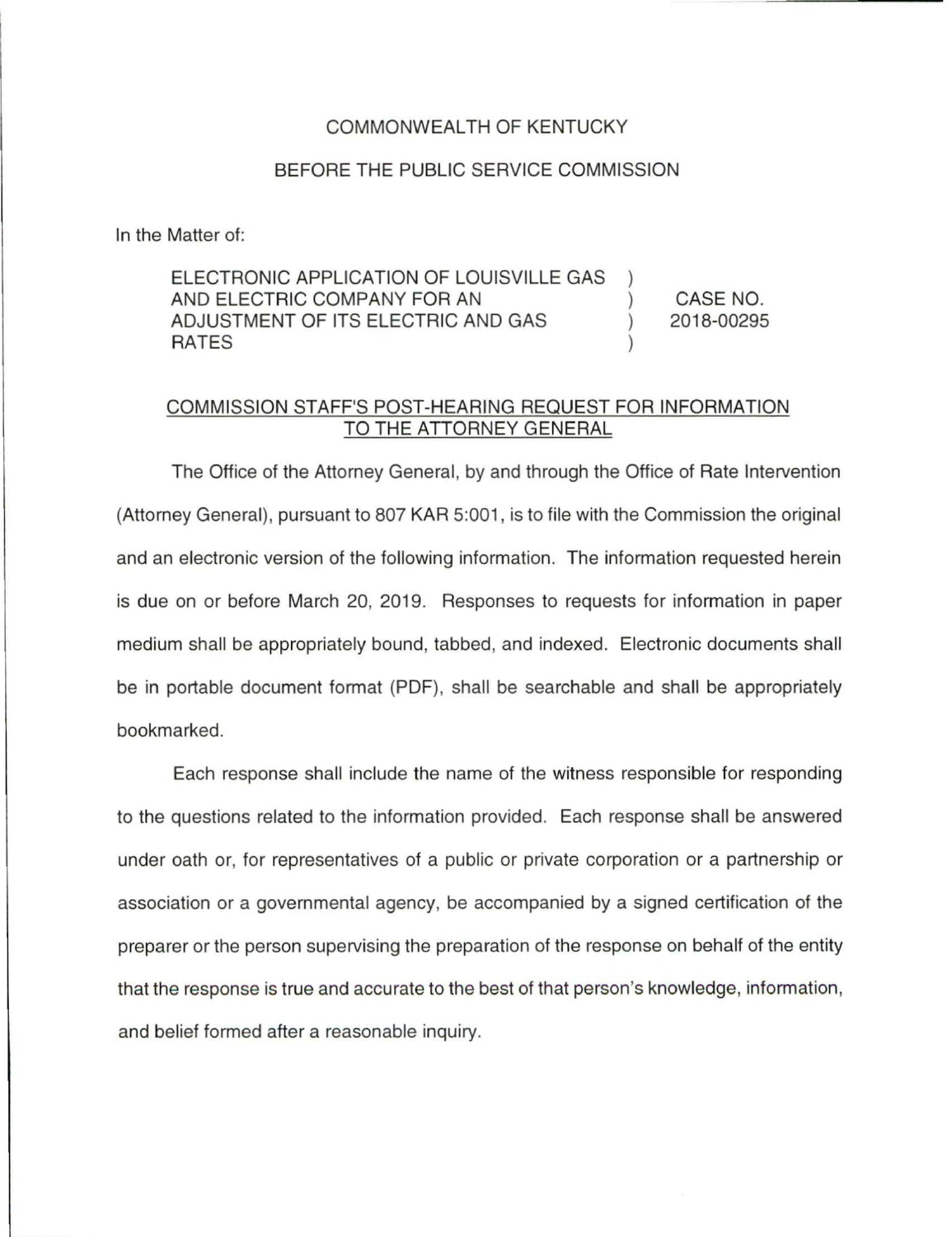The Attorney General shall make timely amendment to any prior response if it obtains information which indicates that the response was incorrect when made or, though correct when made, is now incorrect in any material respect. For any request to which the Attorney General fails or refuses to furnish all or part of the requested information, it shall provide a written explanation of the specific grounds for its failure to completely and precisely respond.

Careful attention shall be given to copied material to ensure that it is legible. When the requested information has been previously provided in this proceeding in the requested format, reference may be made to the specific location of that information in responding to this request. When filing a paper containing personal information, the Attorney General shall, in accordance with 807 KAR 5:001, Section 4(10), encrypt or redact the paper so that personal information cannot be read.

1 . Provide a copy of the most recent audit conducted on Metropolitan Housing Coalition (MHC) by Louisville Gas and Electric Company.

2. Provide a copy of the most recent audit on MHC's general operations.

Pinson

**xecutive Director Public Service Commission** P.O. Box 615 Frankfort, KY 40602

 $\overline{M}$  DATED **MAR 1 1 2019** 

cc: Parties of Record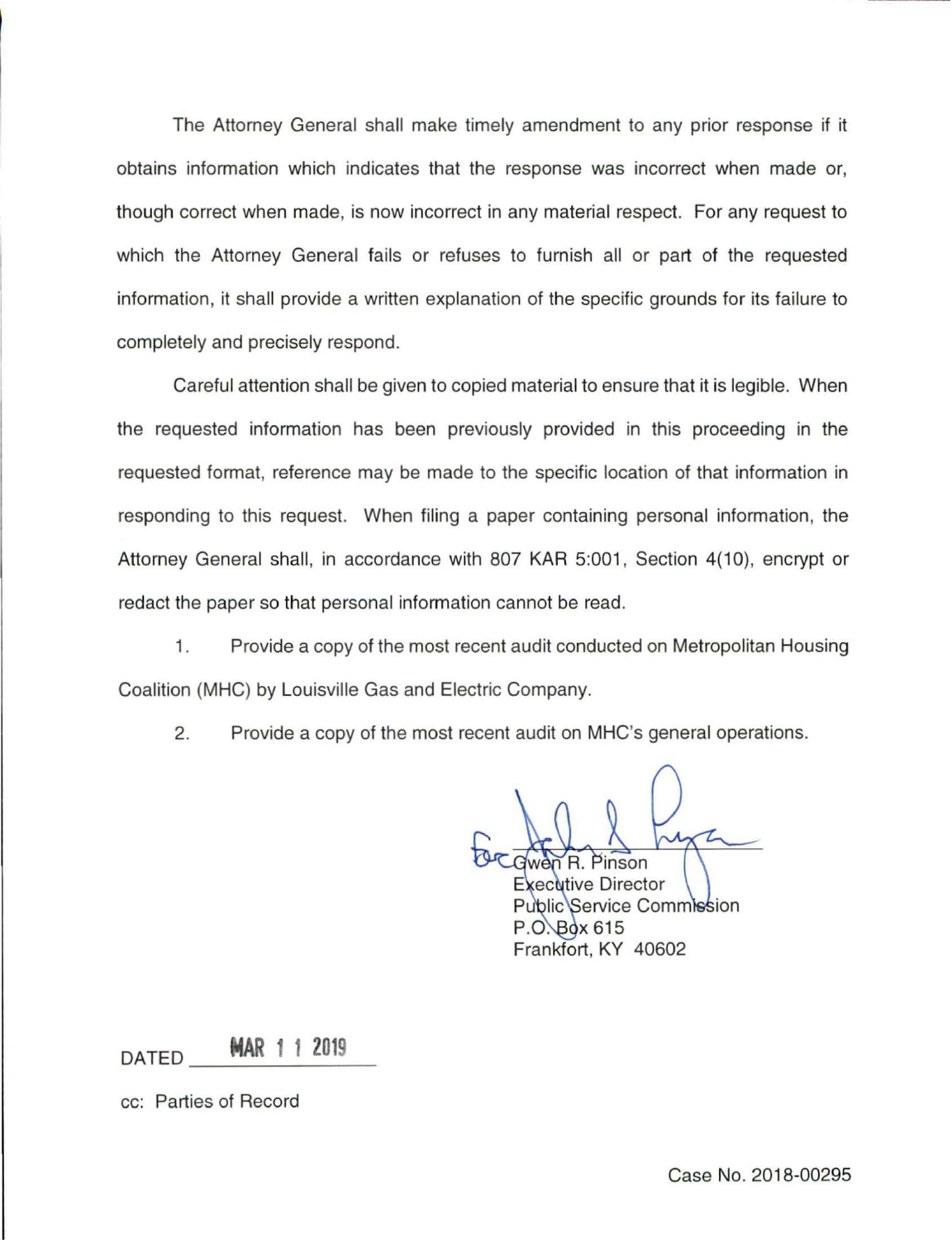\*Honorable Allyson K Sturgeon Senior Corporate Attorney LG&E and KU Energy LLC 220 West Main Street Louisville, KENTUCKY 40202

\*William H May, III Hurt, Deckard & May The Equus Building 127 West Main Street Lexington, KENTUCKY 40507

\*Barry Alan Naum Spilman Thomas & Battle, PLLC 1100 Brent Creek Blvd., Suite 101 Mechanicsburg, PENNSYLVANIA 17050

\*Carrie H Grundmann Spilman Thomas & Battle, PLLC 110 Oakwood Drive, Suite 500 Winston-Salem, NORTH CAROLINA 27103

\*Carrie M Harris Spilman Thomas & Battle, PLLC 1100 Brent Creek Blvd., Suite 101 Mechanicsburg, PENNSYLVANIA 17050

\*Don C A Parker Spilman Thomas & Battle, PLLC 1100 Brent Creek Blvd., Suite 101 Mechanicsburg, PENNSYLVANIA 17050

\*Emily W Medlyn General Attorney U.S. Army Legal Services Agency Regul 9275 Gunston Road Fort Belvoir, VIRGINIA 22060

\*Eileen Ordover Legal Aid Society 416 West Muhammad Ali Boulevard Suite 300 Louisville, KENTUCKY 40202

\*Thomas J FitzGerald Counsel & Director Kentucky Resources Council, Inc. Post Office Box 1070 Frankfort, KENTUCKY 40602

\*G. Houston Parrish Labor Law Attorney Office of the Staff Judge Advocate, B 50 3rd Avenue Fort Knox, KENTUCKY 40121

\*Hannah Wigger Sheppard Mullin Richter & Hampton LLP 2099 Pennsylvania Avenue NW, Suite 1 Washington, DISTRICT OF COLUMBIA 20006

\*Jody Kyler Cohn Boehm, Kurtz & Lowry 36 East Seventh Street Suite 1510 Cincinnati, OHIO 45202

\*Janice Theriot Zielke Law Firm PLLC 1250 Meidinger Tower 462 South Fourth Avenue Louisville, KENTUCKY 40202

\*Justin M. McNeil Office of the Attorney General Office of Rate 700 Capitol Avenue Suite 20 Frankfort, KENTUCKY 40601-8204

\*Honorable Kurt J Boehm Attorney at Law Boehm, Kurtz & Lowry 36 East Seventh Street Suite 1510 Cincinnati, OHIO 45202

\*Honorable Kendrick R Riggs Attorney at Law Stoll Keenon Ogden, PLLC 2000 PNC Plaza 500 W Jefferson Street Louisville, KENTUCKY 40202-2828

\*Kent Chandler Assistant Attorney General Office of the Attorney General Office of Rate 700 Capitol Avenue Suite 20 Frankfort, KENTUCKY 40601-8204

\*Larry Cook Assistant Attorney General Office of the Attorney General Office of Rate 700 Capitol Avenue Suite 20 Frankfort, KENTUCKY 40601-8204

\*Honorable Lisa Kilkelly Attorney at Law Legal Aid Society 416 West Muhammad Ali Boulevard Suite 300 Louisville, KENTUCKY 40202

\*Laurence J Zielke Zielke Law Firm PLLC 1250 Meidinger Tower 462 South Fourth Avenue Louisville, KENTUCKY 40202

\*Matthew Miller Sierra Club 50 F Street, NW, Eighth Floor Washington, DISTRICT OF COLUMBIA 20001